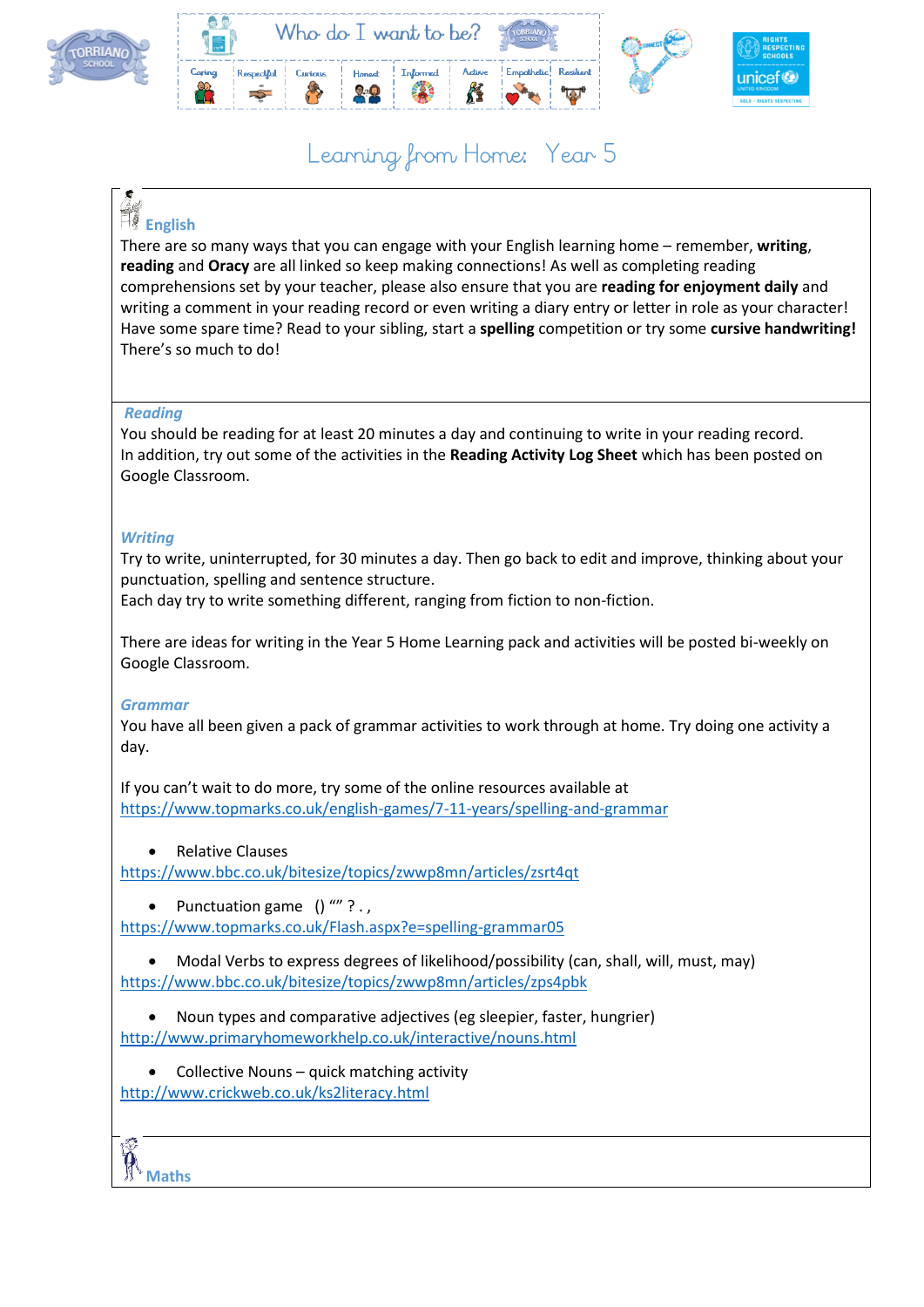



| <b>Fluency</b><br>Log into Times Table                                                                                                                                                                                                                                                                                                                                                                                             | <b>Word problems and</b><br><b>Reasoning</b> |                                                                                                                                                                                                                                                                                                                                                                                                                                                                                                  | <b>Applied Mathematics</b>                                                                                                                                                                                                                                                                                                                                                                                                                                                                                                                                                                                                                                                                                                                                           |  |  |
|------------------------------------------------------------------------------------------------------------------------------------------------------------------------------------------------------------------------------------------------------------------------------------------------------------------------------------------------------------------------------------------------------------------------------------|----------------------------------------------|--------------------------------------------------------------------------------------------------------------------------------------------------------------------------------------------------------------------------------------------------------------------------------------------------------------------------------------------------------------------------------------------------------------------------------------------------------------------------------------------------|----------------------------------------------------------------------------------------------------------------------------------------------------------------------------------------------------------------------------------------------------------------------------------------------------------------------------------------------------------------------------------------------------------------------------------------------------------------------------------------------------------------------------------------------------------------------------------------------------------------------------------------------------------------------------------------------------------------------------------------------------------------------|--|--|
| Rockstars daily to ensure<br>you are keeping your<br>tables in tip top shape.<br>You can also try the<br>games in the pack given<br>to you at school which<br>will all help to build<br>fluency.                                                                                                                                                                                                                                   |                                              | There will also be maths<br>activities posted bi-weekly on<br>Google Classroom. When you<br>are reasoning, try to use as<br>much detail as possible to<br>explain your ideas!<br>If you need more, check out<br>the tricky maths problems on<br>Nrich.                                                                                                                                                                                                                                           | We will continue to set work on Hegarty<br>Maths, which will cover a range of different<br>mathematical topics and calculation methods.                                                                                                                                                                                                                                                                                                                                                                                                                                                                                                                                                                                                                              |  |  |
| $-\frac{1}{2}$<br>$\odot$<br><b>Science</b><br>Science is all about feeding our curious minds. We need to build our knowledge and also develop our skills.<br>Whilst at home try out new science experiments one or twice a week. We have given you a pack with lots<br>of ideas.                                                                                                                                                  |                                              |                                                                                                                                                                                                                                                                                                                                                                                                                                                                                                  |                                                                                                                                                                                                                                                                                                                                                                                                                                                                                                                                                                                                                                                                                                                                                                      |  |  |
| <b>Working Scientifically (at home)</b><br>We work scientifically in so many<br>different parts of our lives, not just in<br>the STEAM Lab! Use the Working<br>Scientifically Checklist (available on the<br>Home Learning section of the website)<br>to see when you work scientifically,<br>during your home experiments, but also<br>at other points at home.                                                                   |                                              | <b>Knowledge &amp; Concepts</b><br>Forces: We have been learning about Newton's three laws of<br>motion, the different types of forces (friction, gravity, air<br>resistance, water resistance) and how to complete a fair test.<br>Materials: We have also been learning about the properties of<br>different materials (transparent or opaque, conductors or<br>insulators, soluble or insoluble) The next step is to consider<br>whether changes to materials are reversible or irreversible. |                                                                                                                                                                                                                                                                                                                                                                                                                                                                                                                                                                                                                                                                                                                                                                      |  |  |
| <b>Science Sparks: Periodic Table of</b><br><b>Experiments</b><br>https://www.science-<br>sparks.com/wp-<br>content/uploads/2018/07/ScienceSp<br>arksPeriodicTableofExperimentslinks<br>.pdf<br>This interactive resource hosts a<br>plethora of experiments that you can<br>try out at home! Just click on one and it<br>will take you to a page that explains<br>what you need, what to do and what<br>the science is behind it. |                                              | have covered so far?<br>Forces<br>$\bullet$<br>$\bullet$<br>Materials<br>$\bullet$<br>$\bullet$<br>$\bullet$                                                                                                                                                                                                                                                                                                                                                                                     | Can you explain the scientific knowledge behind the topics we<br>What are Newton's three laws of motion?<br>What are the different types of forces? How would you<br>demonstrate each one? (consider friction, air<br>resistance, water resistance, gravity)<br>Can you create a poster that shows all of your<br>knowledge on forces?<br>Can you sort materials at home by their properties?<br>(consider which are transparent or opaque, conductors<br>or insulators, magnetic or not, soluble or insoluble)<br>Which substances dissolve in water? Can you find out if<br>these are reversible or irreversible changes?<br>Can you create an experiment which makes something<br>dissolve in water and then reverses back? Can you<br>describe how you did this? |  |  |



位名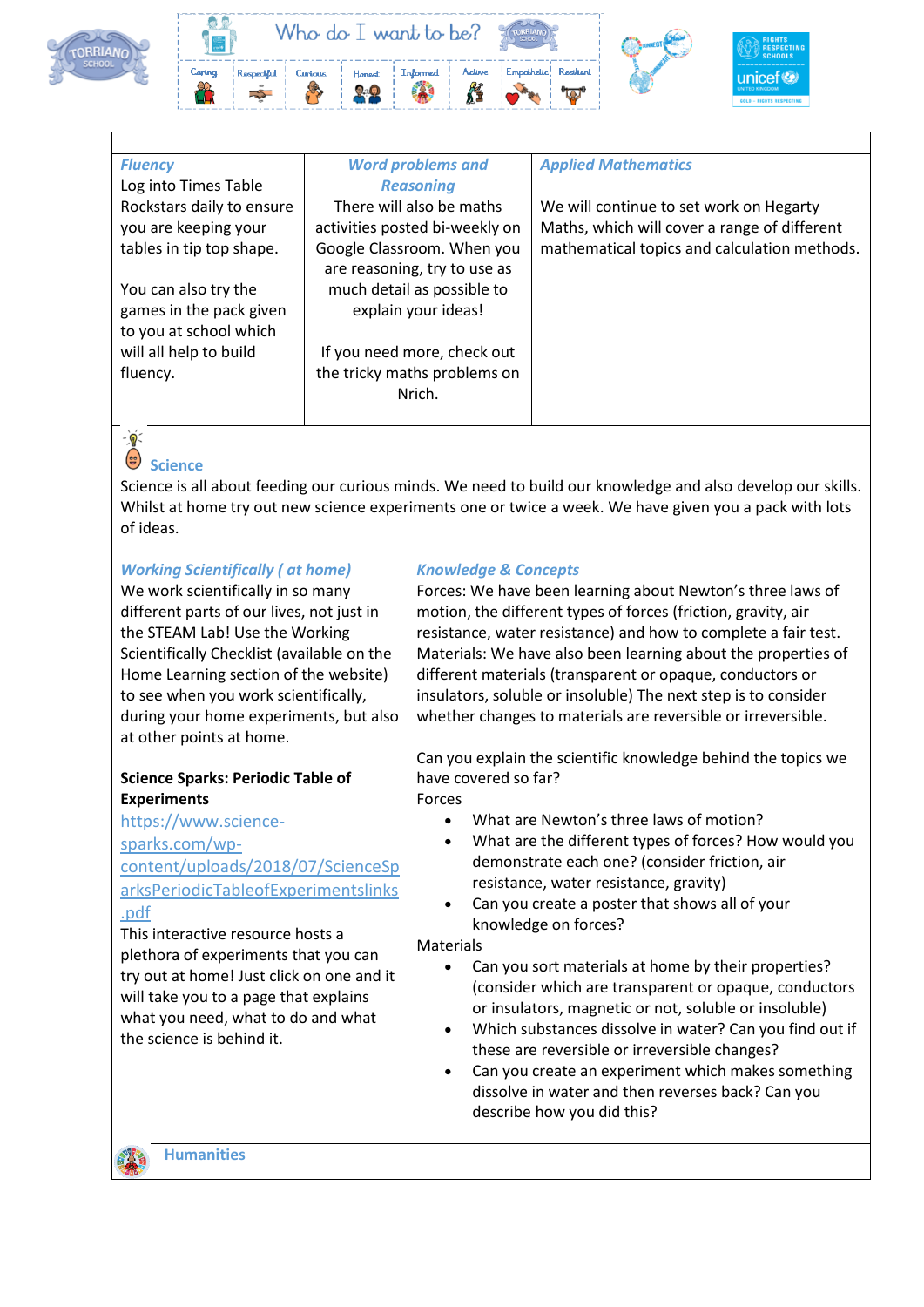



Our current topic is Brazil. We have been learning about the physical and human geography of the country, how to locate features on a map and urbanisation. We would like you to look at the Amazon rainforest: its inhabitants and its challenges. We will set you mini projects on Google Classroom which will continue this learning, with a range of topics including Brazilian artists, architecture and the favelas. We have also given some Global Learning activities in your home learning pack.

This term we will be studying the Maya and answering the question, 'Maya, an innovative society or a community destined to fail?'

We will be using a range of historical artefacts and maps throughout the unit.

| <b>Skills</b>                                                                                                                                                                                                                                                                                                                                                                                                                                                                 | <b>Knowledge</b>                                                                                                                                                                                                                                                                                                                                  |  |  |
|-------------------------------------------------------------------------------------------------------------------------------------------------------------------------------------------------------------------------------------------------------------------------------------------------------------------------------------------------------------------------------------------------------------------------------------------------------------------------------|---------------------------------------------------------------------------------------------------------------------------------------------------------------------------------------------------------------------------------------------------------------------------------------------------------------------------------------------------|--|--|
| Geography<br>Geography<br>-Place study of a region in South<br>America<br>$\overline{\phantom{0}}$<br>-Locational knowledge<br>-Using map, atlases and and globes<br>to locate countries.<br>-Contrasting with distant places.<br><b>History</b><br><b>History</b><br>-Understand how our knowledge of<br>the past is constructed from a range<br>of sources.<br>-Note connections, contrasts and<br>trends over time<br>-Develop the appropriate use of<br>historical terms. | Understand geographical similarities and differences<br>through the study of human and physical geography of a<br>region in the Americas.<br>Hemispheres<br>Understanding the nature of ancient civilisation.<br>Building on chronological knowledge<br>Noting similarities and differences between European<br>history and a contrasting society |  |  |

**Art/DT** Following on from our art study of John Dyer and his project at the Eden Project, we would like you to continue to work on Brazil themed art. We will set work on Google Classroom looking at the favelas of Brazil, as well as looking at some key Brazilian artists.

Life drawing - choose a group of objects in your house - perhaps things that hold meaning for you. Try to draw them from different angles. Can you make them look 3D just by using your pencil?

| <b>Skills</b>                          | <b>Learning about artists</b>                                     |  |  |
|----------------------------------------|-------------------------------------------------------------------|--|--|
| Pupils should create sketch books to   | Pupils should learn about great artists, architects and designers |  |  |
| record their observations and use them | in history.                                                       |  |  |
| to review and revisit ideas.           |                                                                   |  |  |
| Pupils should also improve their       | We would like you to do two in-depth artist studies.              |  |  |
| mastery of art and design techniques,  |                                                                   |  |  |
| including drawing, painting and        | These studies must answer the following questions:                |  |  |
| sculpture.                             | Who is the artist? 2) How would you describe their<br>1)          |  |  |
|                                        | artwork? 3) What medium do they use?(paint, pastels,              |  |  |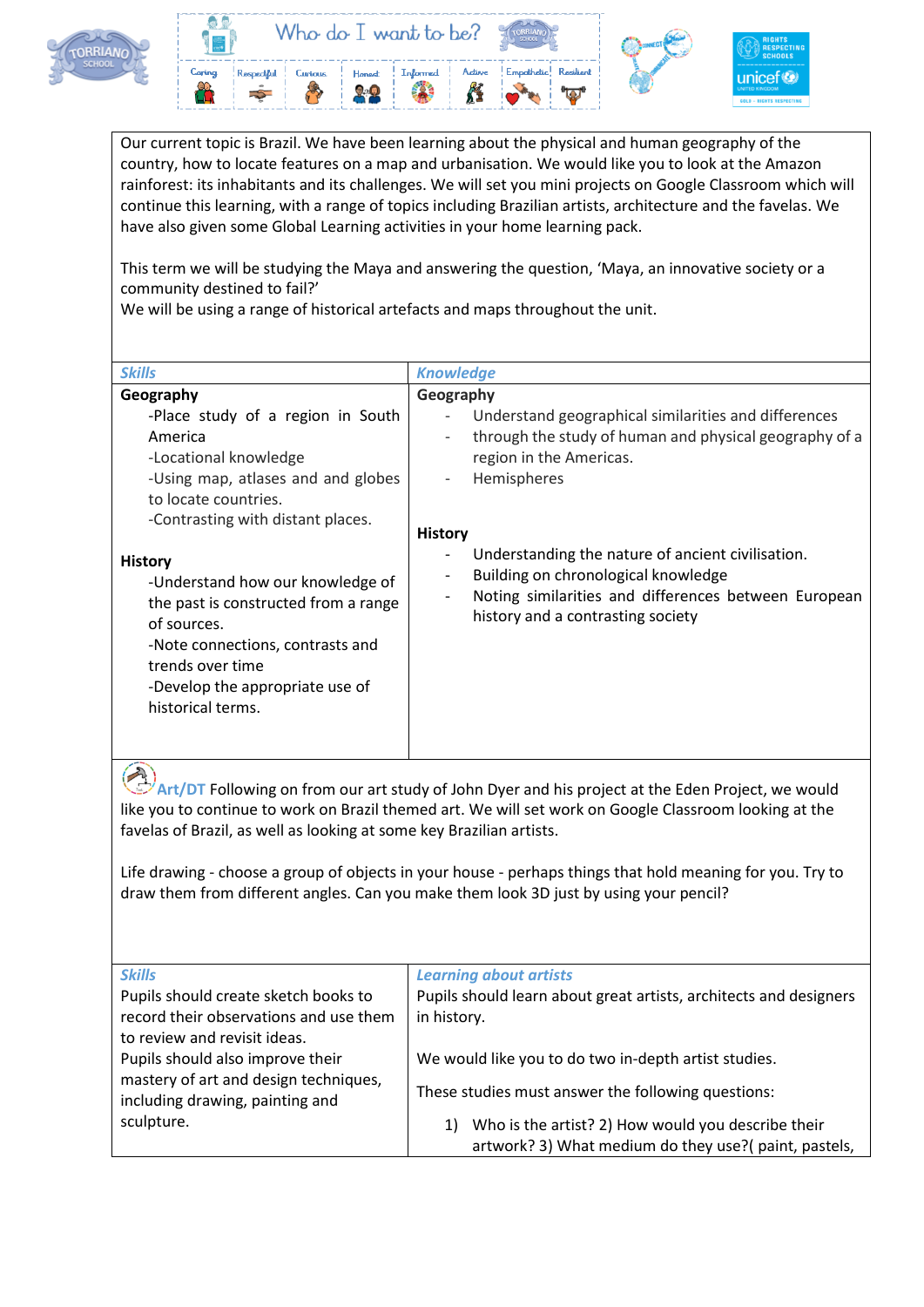



|                                                                                                                                                                                                                                                                                                                                                                                                                                                                                         | pencil, clay, etc.) 3) What art skills have they used in<br>their artwork? |
|-----------------------------------------------------------------------------------------------------------------------------------------------------------------------------------------------------------------------------------------------------------------------------------------------------------------------------------------------------------------------------------------------------------------------------------------------------------------------------------------|----------------------------------------------------------------------------|
|                                                                                                                                                                                                                                                                                                                                                                                                                                                                                         | 4) Do you think their artwork is interesting? Yes/No.                      |
|                                                                                                                                                                                                                                                                                                                                                                                                                                                                                         | Explain.                                                                   |
|                                                                                                                                                                                                                                                                                                                                                                                                                                                                                         |                                                                            |
|                                                                                                                                                                                                                                                                                                                                                                                                                                                                                         | Here are some websites you could use:                                      |
|                                                                                                                                                                                                                                                                                                                                                                                                                                                                                         | Artist study: Lygia Clark                                                  |
|                                                                                                                                                                                                                                                                                                                                                                                                                                                                                         | https://www.tate.org.uk/art/artists/lygia-clark-7714                       |
|                                                                                                                                                                                                                                                                                                                                                                                                                                                                                         | Brazilian artist study- Beatriz Milhazes                                   |
|                                                                                                                                                                                                                                                                                                                                                                                                                                                                                         | http://poppiloops.weebly.com/beatriz-                                      |
|                                                                                                                                                                                                                                                                                                                                                                                                                                                                                         | milhazes.html#:~:text=Milhazes%20is%20a%20modernist%20ar                   |
|                                                                                                                                                                                                                                                                                                                                                                                                                                                                                         | tist, playful%2C%20free%2C%20and%20psychedelic.                            |
|                                                                                                                                                                                                                                                                                                                                                                                                                                                                                         |                                                                            |
|                                                                                                                                                                                                                                                                                                                                                                                                                                                                                         | Please use the fantastic TATE website below to complete your               |
|                                                                                                                                                                                                                                                                                                                                                                                                                                                                                         | research.                                                                  |
|                                                                                                                                                                                                                                                                                                                                                                                                                                                                                         |                                                                            |
|                                                                                                                                                                                                                                                                                                                                                                                                                                                                                         | https://www.tate.org.uk/kids/explore/whos-who                              |
|                                                                                                                                                                                                                                                                                                                                                                                                                                                                                         |                                                                            |
|                                                                                                                                                                                                                                                                                                                                                                                                                                                                                         |                                                                            |
|                                                                                                                                                                                                                                                                                                                                                                                                                                                                                         | Architecture study: Architecture of Brazil                                 |
| $\bigoplus_{\alpha\in\mathcal{A}}\bigoplus_{\alpha\in\mathcal{A}}\bigoplus_{\alpha\in\mathcal{A}}\bigoplus_{\alpha\in\mathcal{A}}\bigoplus_{\alpha\in\mathcal{A}}\bigoplus_{\alpha\in\mathcal{A}}\bigoplus_{\alpha\in\mathcal{A}}\bigoplus_{\alpha\in\mathcal{A}}\bigoplus_{\alpha\in\mathcal{A}}\bigoplus_{\alpha\in\mathcal{A}}\bigoplus_{\alpha\in\mathcal{A}}\bigoplus_{\alpha\in\mathcal{A}}\bigoplus_{\alpha\in\mathcal{A}}\bigoplus_{\alpha\in\mathcal{A}}\bigoplus_{\alpha\in\$ |                                                                            |

### **French**

Brush up on your French by accessing the BBC Bitesize website and choosing topics such as numbers, all about me & food/ drink.

<https://www.bbc.co.uk/bitesize/subjects/z39d7ty>



Compose your own music by dragging notes and rests to place them on the stave.

[https://www.classicsforkids.com/games/compose\\_your\\_own\\_music.php](https://www.classicsforkids.com/games/compose_your_own_music.php)

Work your way through the rhythm patterns and you can become a Rhythm Master!

[https://www.classicsforkids.com/games/rhythm\\_master.php](https://www.classicsforkids.com/games/rhythm_master.php)

Listen to special web programs about periods in music history

[https://www.classicsforkids.com/music/musical\\_periods.php](https://www.classicsforkids.com/music/musical_periods.php)

We will send more music lessons from Mr. Cambata on Google Classroom

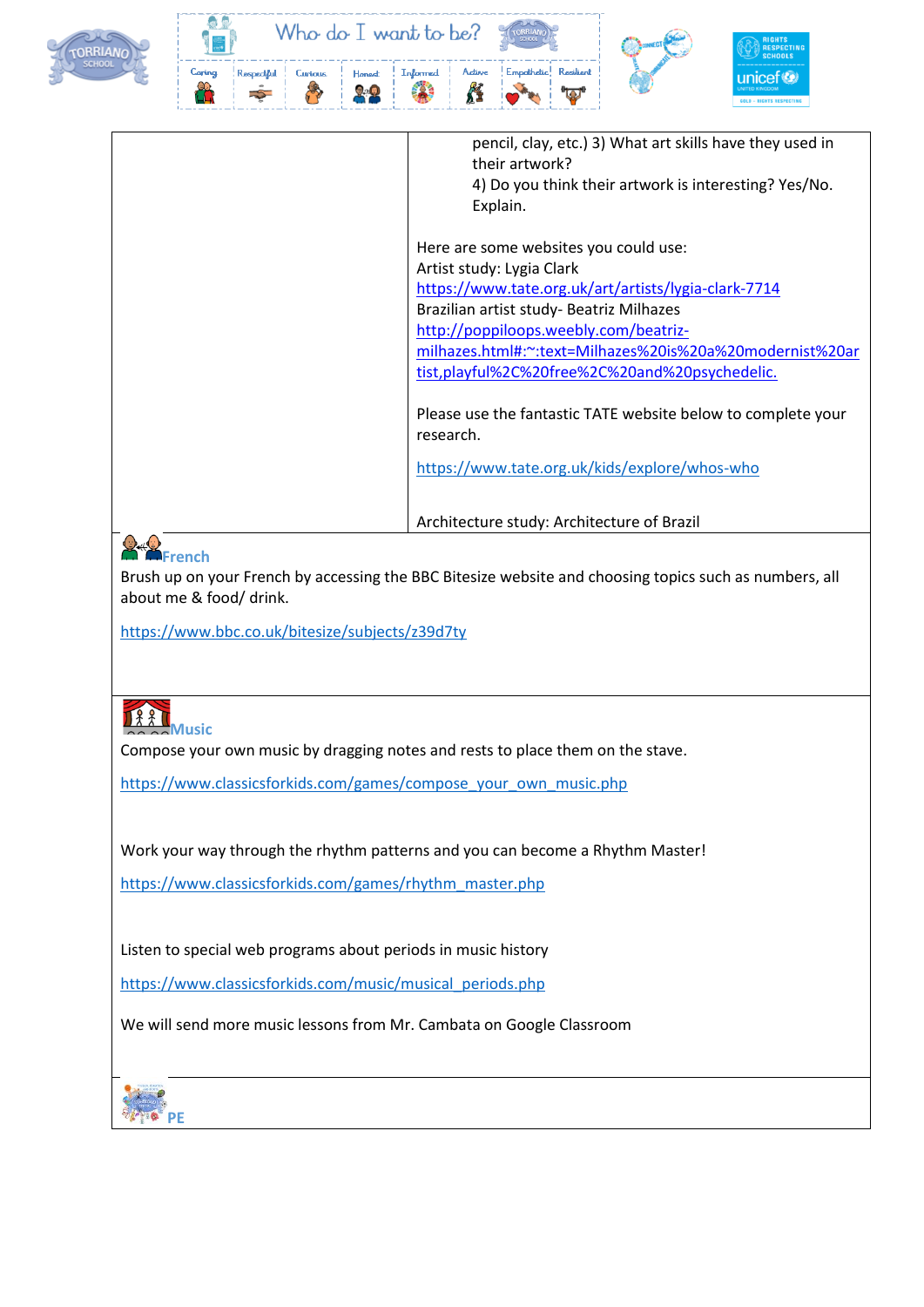



You need to make sure you are keeping as active as possible- remember you need 60 active minutes every day!

Here are some websites you could use to help and keep you motivated:

<https://www.cosmickids.com/category/watch/>

<https://www.nhs.uk/change4life/activities/train-like-a-jedi>

<https://www.bbc.co.uk/sport/football/supermovers>

<https://www.gonoodle.com/>

<https://www.activekidsdobetter.co.uk/active-home>

<https://www.headspace.com/meditation/kids>



**RE** This half term's topic is about the resurrection of Jesus in the Easter Story in Christianity. We will learn about the concept of resurrection, what it means to Christians and consider what we think happens after death.

Make a mini-book retelling the Easter Story.

[https://www.bbc.co.uk/teach/class-clips-video/religious-studies-ks1-the-christian-story-of](https://www.bbc.co.uk/teach/class-clips-video/religious-studies-ks1-the-christian-story-of-easter/zhgv47h)[easter/zhgv47h](https://www.bbc.co.uk/teach/class-clips-video/religious-studies-ks1-the-christian-story-of-easter/zhgv47h)

<https://www.youtube.com/watch?v=0PSgoPdKQF>

 **PSHE** Whilst we are spending more time indoors, we need to be more aware than ever of the effect that this might have on our mental health. Practising daily mindfulness is really important, as is taking breaks from screens and work and taking time out to be social with the other people in your home. We will post some mindfulness resources on Google Classroom.

Home Yoga<https://www.youtube.com/user/CosmicKidsYoga>

**SDGs/RRS/ Global events** 

Send my Friend Campaign SDG4 Quality Education World Fairtrade Day 9th May